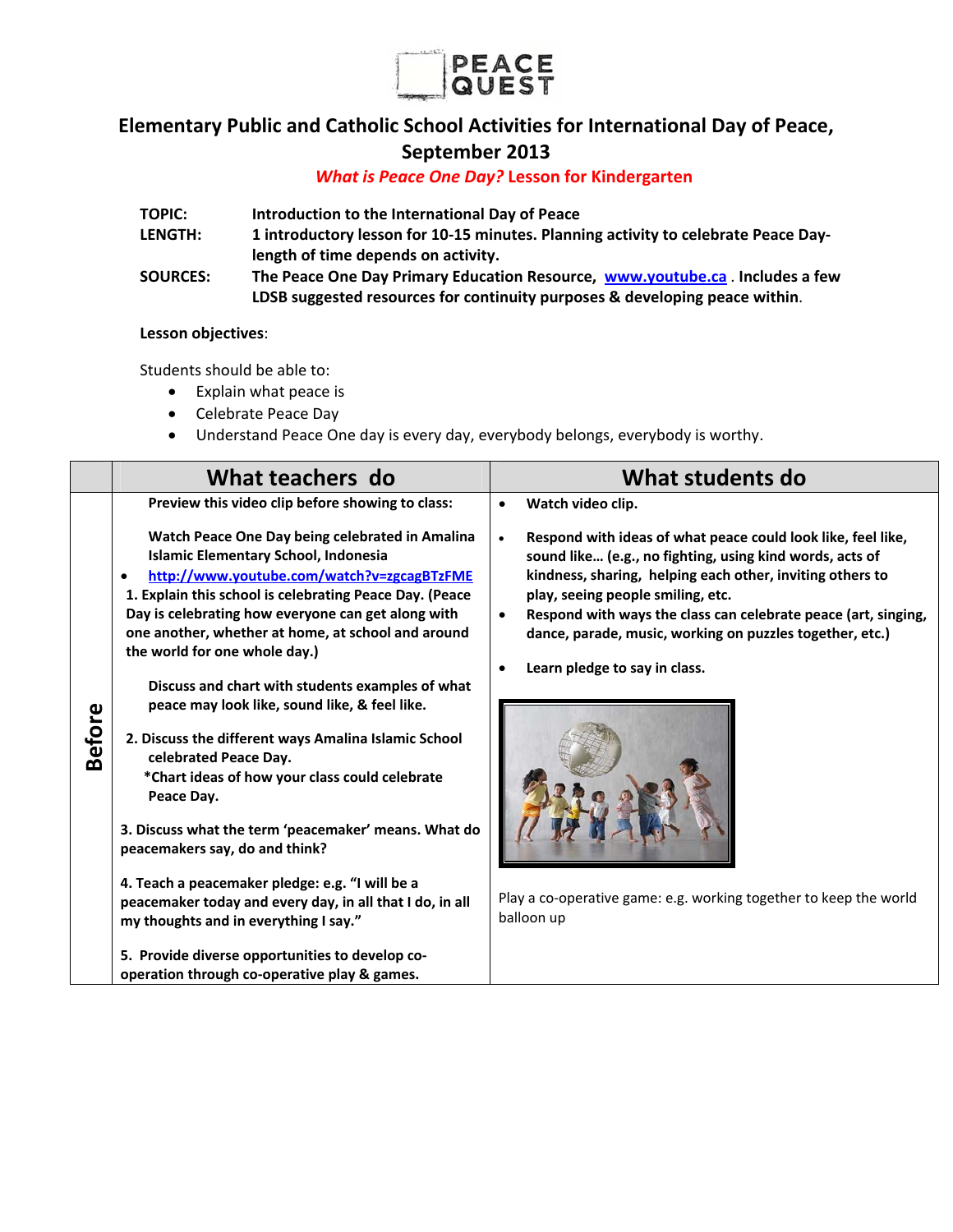**Promote student respect for each other; everyone is worthy, everyone belongs, every day, all day.** 







**LDSB Resource: That's Not Fair: A Teacher's Guide to Activism with Young Children, Ann Pelo & Fran Davidson, RedLeaf Press, ISBN 1‐884834‐74‐4**

**Songs e.g.'s:** *When I Feel Mad I Can..; Speaking Up (for self & others); What Can I do When My Sister Is Crying? Safe, Strong & Free*

Contact: For words & music contact Meri MacLeod macleodm@limestone.on.ca

**Learn** *Free to be …You& Me –* **Marlo Thomas Song**

**See YouTube re Marlo Thomas ‐** *Free to Be…You and Me*



# **During**



- **Discuss & plan** how the whole class can help each other to repair any hurt or harm to another student
- **If feasible, plant a Peace Garden of bulbs.**

LDSB Resource: *Kids Can Co‐operate: Practical Guide to Teaching Problem‐Solvings*: Elizabeth Crary (Parenting Press, Inc, ISBN 943990‐04‐1

Also see Elizabeth Crary's other excellent books for JK‐1: **Dealing with Feelings** series

**Children's Problem Solving Series for JK ‐1** These 'chose‐your‐own actions' books explore consequences & impact of choices. Engages students in exploring conflicts & self‐regulated positive problem‐ solving.